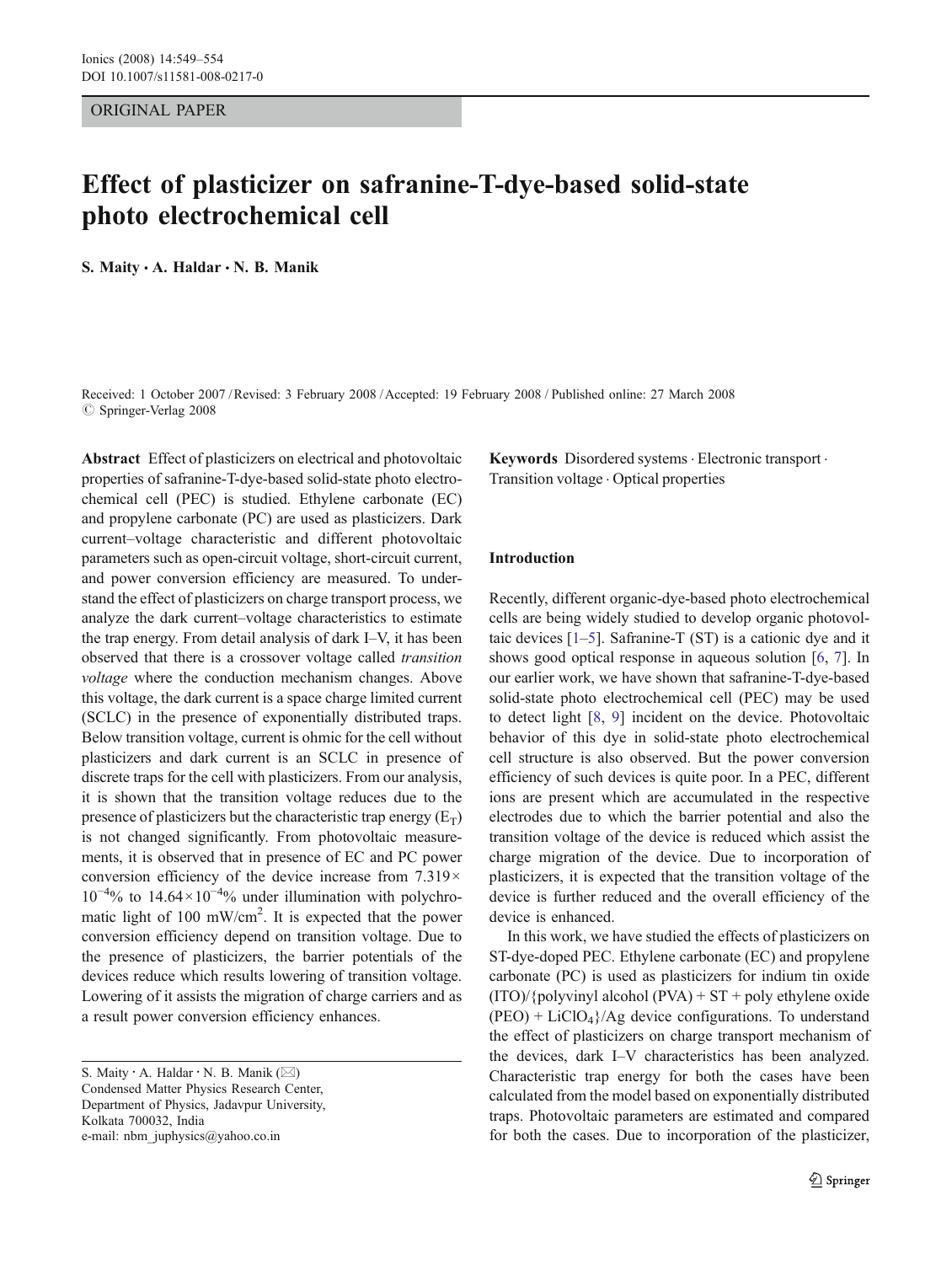<span id="page-1-0"></span>transition voltage of the device reduced and the power conversion efficiency is enhanced significantly.

# Experimental

#### Sample and cell preparation

Structure of the Safranine-T dye is shown in Fig. 1. To investigate the effect of plasticizer on photovoltaic and electrical properties of Safranine-T-dye-based PEC, two different cells were prepared one of which contains plasticizers. In a cleaned test tube, 2.0 mg of safranine-T and 5.0 g of PVA is taken in 10 ml of cold water to form a viscous gel-like solution of this dye. In another beaker, a solution of PEO and LiClO4 (weight ratio 60:14.12 mg) was prepared. Two solutions were mixed to have a blend of solid electrolyte mixed with ST dye.

A thin film of this blend is deposited by spin coating technique on transparent ITO-coated glass plate. Metallic silver paste is coated on thin layer of this blend to reduce the preparation cost of the cell, which acts as the counter electrode. This cell marked as cell 1 does not contain any plasticizers. We prepared another cell marked as cell 2 which contains the plasticizers. To prepare this cell, two plasticizers EC and PC is added in the previously prepared blend of the dye with weight ratio of 38:30 mg. In the same process, this plasticized blend is spin coated on ITO-coated glass plate and the layer of this blend is coated with metallic silver paste to get the counter electrode. In Table 1, the cell structure is shown. Both the cells have effective area of  $0.2 \text{ cm}^2$ . The complete cell was vacuum dried for 10 h before using it for characterization.

#### Measurement

Figure 2 represents the optical absorption spectra of the prepared blend in solid form. It is mentioned here that the blend has the same spectral response range as that of the dye in aqueous solution. The absorption occurs from 480 to 550 nm and the absorption peak is located at 520 nm. Optical characterization of the cells has been done for measuring the photovoltaic parameters. Illumination from a polychromatic

Fig. 1 Structure of the safranine-T dye



Table 1 Detail of the two cells including their structures

| Name of cell | Configuration                              |  |  |
|--------------|--------------------------------------------|--|--|
| Cell 1       | $ITO/PVA + ST + PEO + LiClO4/Ag$           |  |  |
| Cell 2       | $ITO/PVA + ST + PEO + LiClO4 + EC + PC/Ag$ |  |  |

light source was allowed to fall on the cells from ITO side. A calibrated Lux meter (Kyoritsu Electrical Instruments Works Ltd. Tokyo, model 5200) is used to measure the intensity of incident illumination. All measurements were carried out at room temperature. The photo voltage is measured by a 6 digit multimeter (Kithley, 2000E) and photocurrent by a high-speed data acquisition system (Agilent, 34970A). A monochromator is used to vary the wavelength to measure the photovoltaic action spectra.

To study the dark current–voltage (I–V) characteristics, the film was biased by a direct current (dc) voltage source with a series resistance of 56 K. By varying the dc bias, the steady voltage across the resistance was measured by a computer-interfaced high-speed data logger (Agilent, 34970A). In each case, it is found that the steady-state dark current is not reached immediately after the application of bias voltage. The current takes few seconds to reach its steady value. By dividing the measured voltage by the value of this sensing resistance, the current flowing through the device is calculated.

## Results and discussion

The short-circuit photocurrent action spectra for both cell 1 and cell 2 are measured and shown in Fig. [3.](#page-2-0) Both the cells have the same spectral response range. The action spectra was measured at illumination through the ITO electrode.



Fig. 2 Absorption spectra of the solid-state PEC cell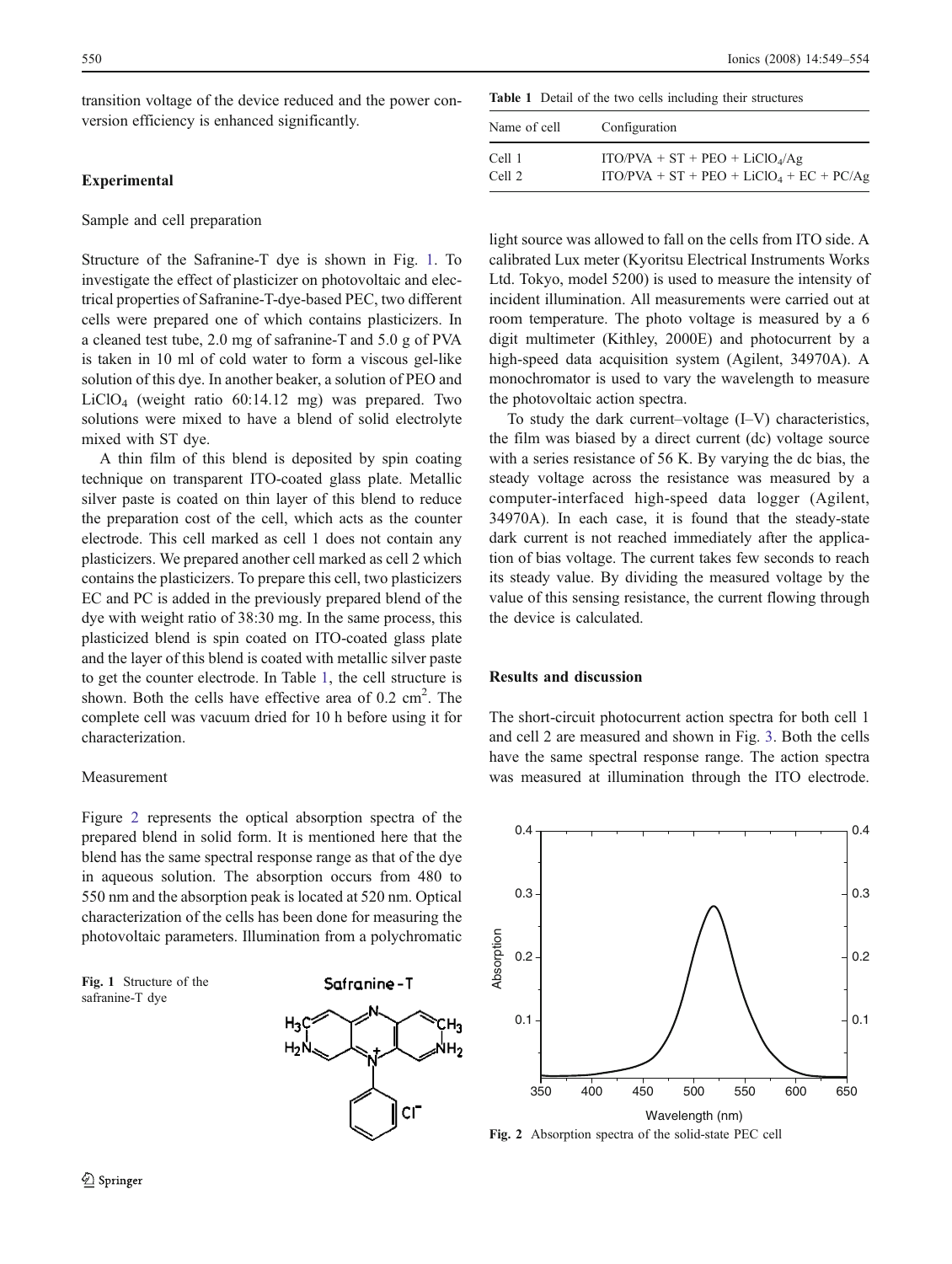<span id="page-2-0"></span>

Fig. 3 The photocurrent action spectra of the cells. Both the cells have the same spectral response range

From Fig. 3, it is seen that the photocurrent is generated within the wavelength of 486 to 540 nm and the photocurrent become maximum at 516 nm. This photocurrent action spectrum can be related with the absorption spectra of the dye shown in Fig. [2](#page-1-0) where the maximum absorption occurs from 480 to 550 nm and the absorption peak is located at 520 nm. From these two data, it is clear that the photocurrent is generated due to the absorption of photon carriers from the incident radiation by the ST dye.

Figure 4 shows the  $J_{ph}-V$  characteristics in the fourth quadrant of J–V diagram of two cells under a polychromatic light. The curves are obtained by varying the load resistance. Several parameters of interest such as open-circuit voltage  $(V_{\rm oc})$ , short-circuit photocurrent  $(I_{\rm sc})$ , fill factor (FF) and power conversion efficiency  $(\eta)$  can be evaluated from these curves and are listed in Table [2](#page-3-0). The power conversion efficiency of the cell is calculated by using the equation

$$
\eta\% = \frac{I_{\rm sc} \times V_{\rm oc} \times \text{FF}}{\phi_0} \times 100 \tag{1}
$$

Where  $\phi_0$  is the incident intensity of light (100 mW/cm<sup>2</sup>) and FF (fill factor) is defined by relation

$$
FF = \frac{V_m \times I_m}{V_{oc} \times I_{sc}} \tag{2}
$$

Where  $V_{\text{m}}$  and  $I_{\text{m}}$  represent the voltage and current for maximum power rectangle. Measurements with different intensity of incident illumination have been carried out for the second cell. Maximum power conversion efficiency has been recorded for 100-mW/cm<sup>2</sup> intensity.

Table [2](#page-3-0) reflects clearly the effect of plasticizers on photovoltaic parameters. As a result of incorporation of EC and PC, short-circuit current increases from 8.88 to 13.90 nA and open-circuit voltage improves from 250 to 270 mV. Power conversion efficiency enhances from 7.32×10−<sup>4</sup> % to 14.64×

10−<sup>4</sup> %, i.e., the power conversion efficiency becomes almost double.

We have studied the effect of plasticizers on the dark current–voltage characteristics of the device also. Dark current–voltage is measured for both the cells. Dark current (I) voltage (V) curve for two cells is shown in Fig. [5](#page-3-0). Log I–log V plot is shown in Fig. [6.](#page-3-0)

It is clear from Fig. [6](#page-3-0) that for cell 1 there are two regions of different slopes which meet at 2.0 V. Cell 2 also shows the same type of curve with two different regions and meets at 1.77 V. This particular point can be taken as transition voltage  $(V_T)$ . Values of the slopes below  $V_T$  are 1.15 and 1.75 for cell 1 and cell 2, respectively. Above  $V<sub>T</sub>$ , the corresponding values are 4.34 and 4.20, respectively. In the next section, we will try to explain this unusual current– voltage nature by suitable theoretical understanding.

The theoretical models developed so far [\[10](#page-5-0)–[13](#page-5-0)] for explaining current–voltage characteristic of disorder systems have failed to explain different experimental results as ours. Most of these models have been developed for the devices like organic light-emitting diode (OLED), organic field effect transistor, etc. The dark current–voltage nature for organic PV cells, particularly made from organic semiconducting dyes and pigments have been extensively studied [\[14](#page-5-0)–[17](#page-5-0)]. In our earlier work [\[8](#page-5-0)], we have shown that dark current–voltage curve for safranine-T-dye-based PEC can be explained using the model used for OLED. In PEC, there are ions along with the electrons and holes that make the system more complicated. Although there are large differences between the working principle and the charge carriers present in OLED and PEC, it is interesting that the



Fig. 4 Photovoltaic current–voltage diagram of the devices A Cell 1 and B Cell 2. Open-circuit voltage and short-circuit current for the cell 2 is higher than that of cell 1. Calculated values of both fill factor and power conversion efficiency clearly reflects the effect of plasticizers on photovoltaic parameters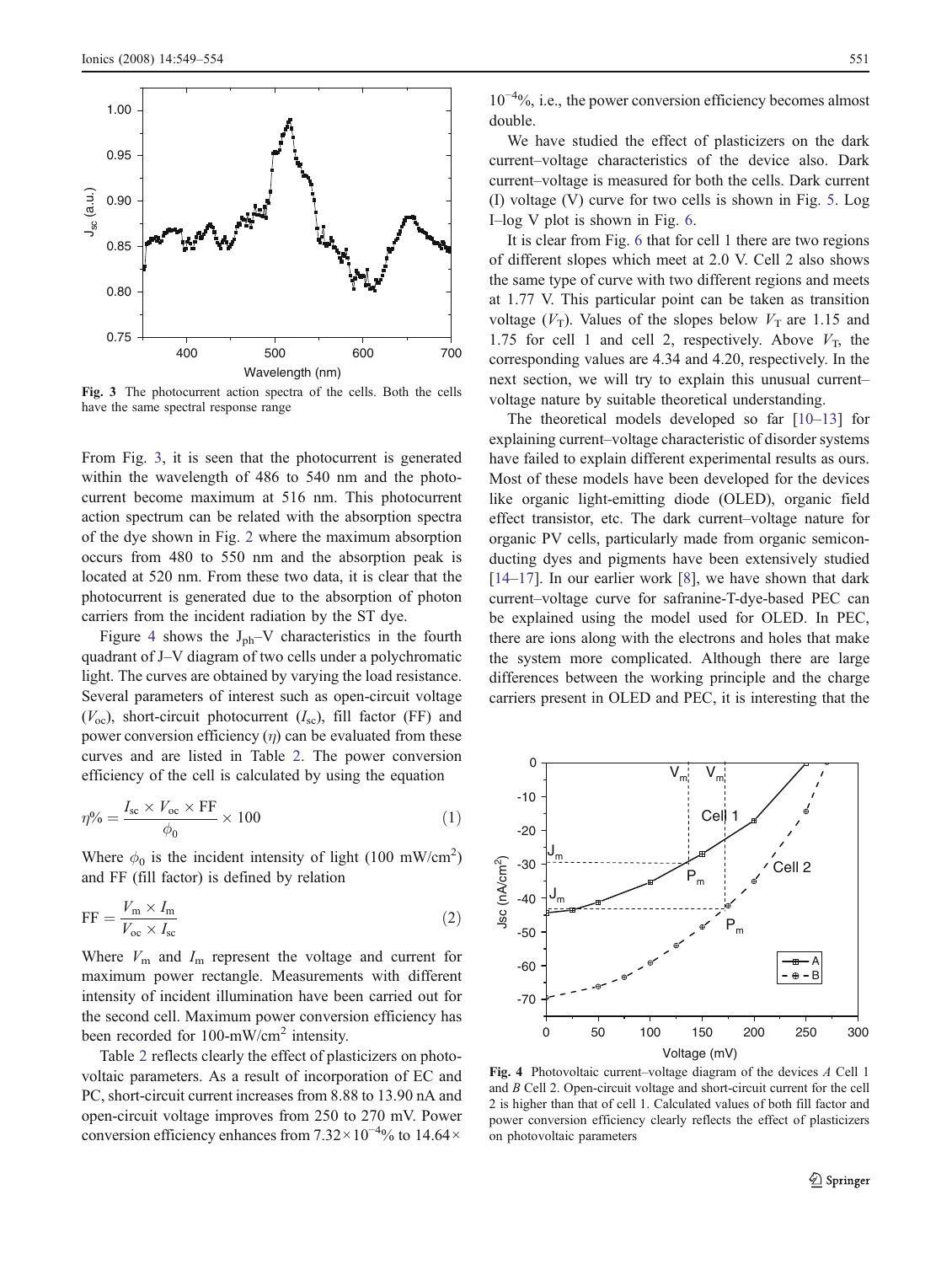| Cell structure | Area $(cm2)$ | $I_{SC}$ (nA) | $J_{SC}$ (nA/cm <sup>2</sup> ) | $V_{\rm OC}$ (mV) | Fill factor | Efficiency $(\times 10^{-4}\%)$ |
|----------------|--------------|---------------|--------------------------------|-------------------|-------------|---------------------------------|
| Cell 1         | 0.2          | 8.88          | 44.36                          | 250               | 0.33        | 7.32                            |
| Cell 2         | 0.2          | 13.90         | 69.50                          | 270               | 0.39        | 14.64                           |

<span id="page-3-0"></span>Table 2 Photovoltaic parameters for cell 1 and cell 2

model that can be used for OLED is well applicable in case of PEC also.

According to Yang and Shen [\[18](#page-5-0)], the space charge limited current (SCLC) in presence of exponentially distributed traps in between lowest unoccupied molecular orbital (LUMO) and highest occupied molecular orbital (HOMO) governs the superquadratic relation between current and voltage for dark current characteristics. The exponentially distributed trap charge concentration  $(n_t)$  may be expressed as

$$
n_{\rm t} = H_{\rm n} \exp\left(\frac{F_{\rm n}}{kT_c}\right) \tag{3}
$$

Where  $H_n$  is the trap density,  $F_n$  is the electron Fermi energy,  $k$  is Boltzmann constant, and  $T_c$  is characteristic temperature of the exponential trap distribution (i.e.,  $T_c = E_c/k$ , where  $E_c$ is the characteristic trap energy). Solving the Poisson equation with this form of trap distribution, the current–voltage characteristic is calculated and written in the following form [\[18,](#page-5-0) [19](#page-5-0)]

$$
J = N_c \mu q^{1-m} \left( \frac{m \varepsilon}{H_n(m+1)} \right)^m \left( \frac{2m+1}{m+1} \right)^{m+1} \frac{V^{m+1}}{L^{2m+1}} \tag{4}
$$

where  $N_c$  is the effective density of states in LUMO or HOMO,  $\mu$  is the mobility of majority carrier, L is the thickness of the layer,  $\varepsilon$  is equal to  $\varepsilon_0 \varepsilon_r$  with  $\varepsilon_0$  being the permittivity of vacuum and  $\varepsilon_r$  the dielectric constant, V is the applied voltage and  $m=T_c/T$ ,  $T_c$  is a "characteristic temperature" that describe the trap distribution.

The most notable feature in the above equation is the power law dependence of  $J \sim V^{m+1}$ . Our result is best fitted



Fig. 5 Dark current–voltage curve of the cells cell 1 and cell 2

with this equation. But the value of the constant 'm' is different for two cells. Different values as extracted from our experimental data by the above relation are given in Table [3](#page-4-0).

From Table [3,](#page-4-0) it is clear that both the cells have two different charge conduction processes below and above transition voltages. For the first cell, the transition voltage is at 2.0 V. Below this voltage, the value of the exponent is equal to 1.15, i.e.,  $m_1=0.15$ . The conduction process below this voltage can be treated as ohmic conduction. Above this voltage, the value of the exponent is 4.34, i.e.,  $m_2$ =3.34. This higher value of 'm' indicates SCLC conduction process with exponentially distributed trap states above transition voltage. Corresponding value of characteristic trap energy as calculated is  $0.087$  eV ( $E_{T1}$ ).

For cell 2, the transition voltage is 1.77 V. Below this transition voltage, the value of exponent is 1.75  $(-2.0)$ , i.e.,  $m_1 \sim 1.0$ . It indicates that below this transition voltage the conduction mechanism is not ohmic rather it seems to be a SCLC with discrete trap levels in between LUMO and HOMO. Above the transition voltage, the value of the exponent is estimated and found to be 4.20 which gives  $m_2$ is equal to 3.20. So, it is expected that the conduction process is governed by SCLC with exponentially distributed tarps. So, it is concluded that in cell 2 ohmic conduction



Fig. 6 Logarithmic curve of dark I–V for cell 1 and cell 2. A crossover voltage, called transition voltage, indicates two different charge transport process of the cells. Decrease of transition voltage for cell 2 indicates that incorporation of plasticizer reduces the barrier potential. Below these voltage, current increases almost linearly and above this it increases, obeying power law relation. Corresponding values of characteristic trap energies are 0.087 eV and 0.084 eV for cell 1 and cell 2, respectively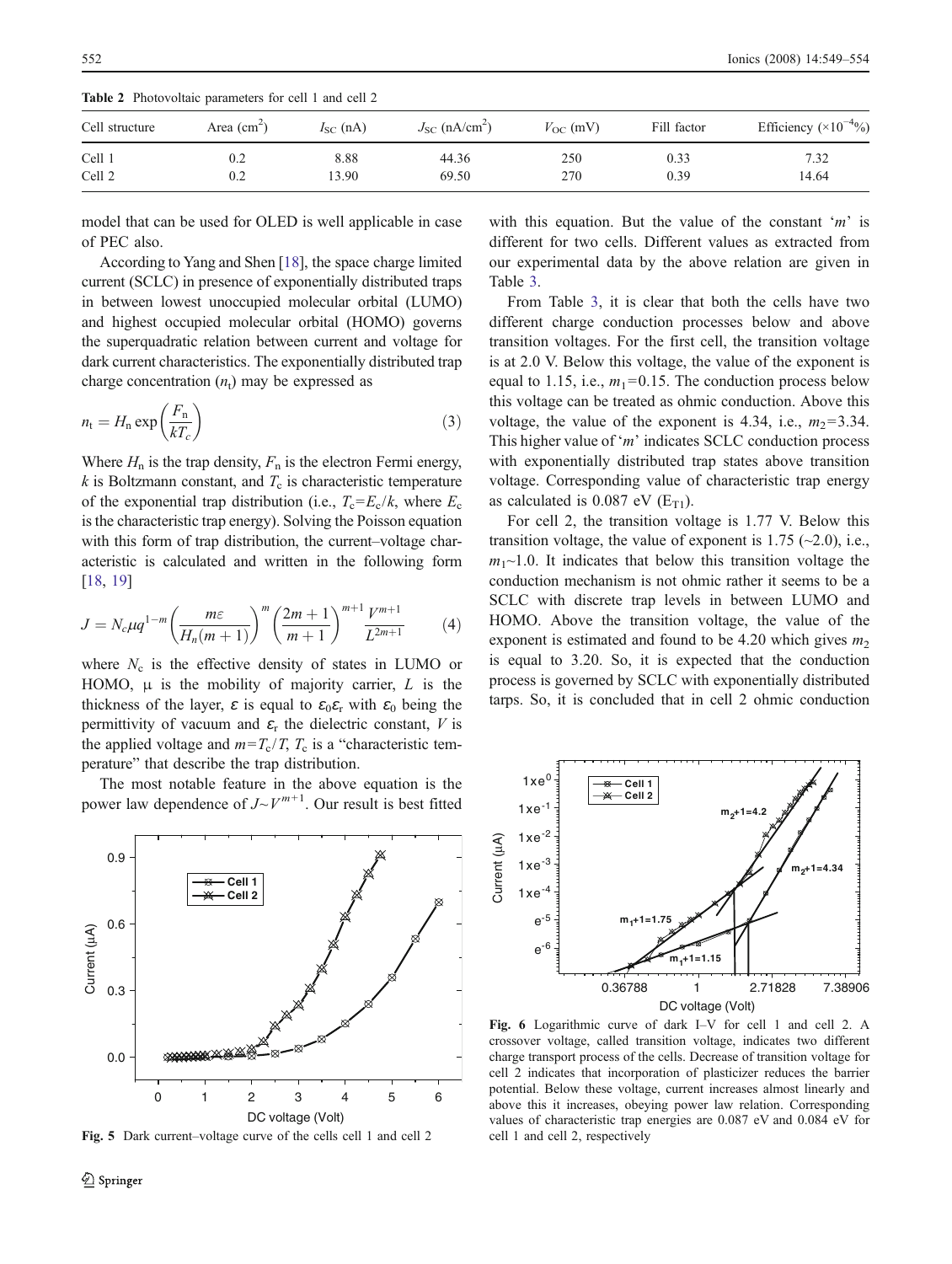| Cell        | $V_T$ (V) | $m_1$ (below $V_T$ ) | $E_{\text{T1}}$ (eV) | $m_2$ (above $V_T$ ) | $E_{\text{T2}}$ (eV) |
|-------------|-----------|----------------------|----------------------|----------------------|----------------------|
|             | 2.00      | 0.15                 | 0.0039               | 3.34                 | 0.087                |
| $\sim$<br>∼ | 1.77      | 0.75                 | 0.0195               | 3.20                 | 0.084                |

<span id="page-4-0"></span>Table 3 Parameters extracted from experimental results using Eq. [4](#page-3-0)

 $V_T$  Transition voltage,  $m_I T_c/T$  for cell 1,  $m_2 T_c/T$  for cell 2,  $E_{TI}$  characteristic trap energy for cell 1,  $E_{T2}$  characteristic trap energy for Cell 2

process does not take place. Below the transition voltage, SCLC with discrete trap states is dominated and this process is continued above the transition voltage with exponentially distributed trap states. The characteristics trap energy is calculated which is of the order of 0.084 eV.

From the above analysis of dark I–V characteristics, it is found that use of plasticizer in PEC structure reduces the value of transition voltage  $(V<sub>T</sub>)$ . It is expected that incorporation of EC and PC increases the ionic conductivity and that may result to reduction of barrier potential of PEC at electrode–material interface. On the other hand, there is not much difference in characteristic trap energy for both the cells which indicates that the characteristics trap energy is not much affected in presence of plasticizers.

In presence of plasticizers, it is expected that the ionic conductivity increases and the barrier potential decreases which are mainly responsible for lowering of transition voltage and enhancement of power conversion efficiency of the device. In a PEC, a solid electrolyte is used as ion source. The ions are separated in respective electrodes. Incorporation of mobile ions changes the operational characteristics of the device drastically with respect to conventional single or multilayered structure. This principle has been used by Q. Pei et al. [\[20](#page-5-0), [21](#page-5-0)] to develop organic light-emitting diode. Upon illumination from a light source, dye molecules absorb light and photo carriers are generated. These photo carriers are then separated by the external field generated at the contact of the electrodes. The internal field produced by the redistribution of the ion species within the PEC enhances the migration process of these photo carriers. Due to incorporation of plasticizers, the barrier potential in contacts of ITO and polymer materials is lowered [[22](#page-5-0), [23](#page-5-0)]. It is expected that the transition voltage largely depends on this barrier potential and the transition voltage will reduce with the lowering of the barrier potential.

Apart from the lowering of transition in presence of plasticizers, the ionic conductivity also enhances. In case of PEC, the mobility of ion in electrolyte has greater importance. Higher mobility of ions can increase overall performance (regeneration of dye, ion, charge collection, etc.) of the device. Using plasticizer, one can enhance the mobility of ions. EC and PC are widely used plasticizers. Ethylene carbonate was chosen because of its high dielectric constant and viscosity, which favors ionic dissociation of the solute and easy ion migration [[24](#page-5-0)]. The plasticized electrolyte has

higher conductivity. The addition of plasticizer decreases the crystallinity and lowers  $T_g$  (glass transition temperature), which can be attributed to an enhancement in the amorphous phase and improve flexibility of polymer host [[25\]](#page-5-0). Long-chain polymers like PEO show a tendency to form crystalline phase [\[26,](#page-5-0) [27\]](#page-5-0), where the conductivity is negligible compared to the amorphous phase of a polymer electrolyte. An important concern is to minimize the presence of crystalline phases. In cell 2, we introduce EC and PC as plasticizer to increase the ionic conductivity. As it was expected, incorporation of plasticizers in ion sources increases ionic conductivity which ultimately gives lowering of transition voltage and increase of efficiency.

# Conclusion

Effects of plasticizer on both electrical and optical properties of safranine-T-dye-doped PEC device have been discussed. In this work, we found that due to the presence of plasticizers the transition voltage of the device has decreased from 2.0 to 1.77 Vand the power conversion efficiency is enhanced from  $7.32 \times 10^{-4}$ % to  $14.64 \times 10^{-4}$ %. Dark current–voltage characteristics of the cells is analyzed and found that it follows the relation of the form,  $I \propto V^{m+1}$ , and the value of m is related to the characteristic temperature of the system. For both the cell, there is a transition voltage beyond which the conduction mechanism changes. It is found that in absence of plasticizers the conduction process is ohmic below the transition and above transition the conduction process is governed by SCLC with discrete trap charges. In case of plasticizers, it is found that even below the transition voltage there is no ohmic conduction process. Below the transition voltage, the conduction process is governed by SCLC with discrete trap states and above the transition voltage the conduction process is SCLC with exponential distribution of trap states. By analyzing the I–V relation characteristic, trap energy is estimated for both the cell. Experimental result shows that value of power conversion efficiency increase with lowering of transition voltage. The value of trap energy does not change significantly in presence of plasticizers. Along with the ion source in the presence of plasticizers, it is expected that the barrier potential is reduced and the ionic conductivity increases which are basically responsible for lowering the transition